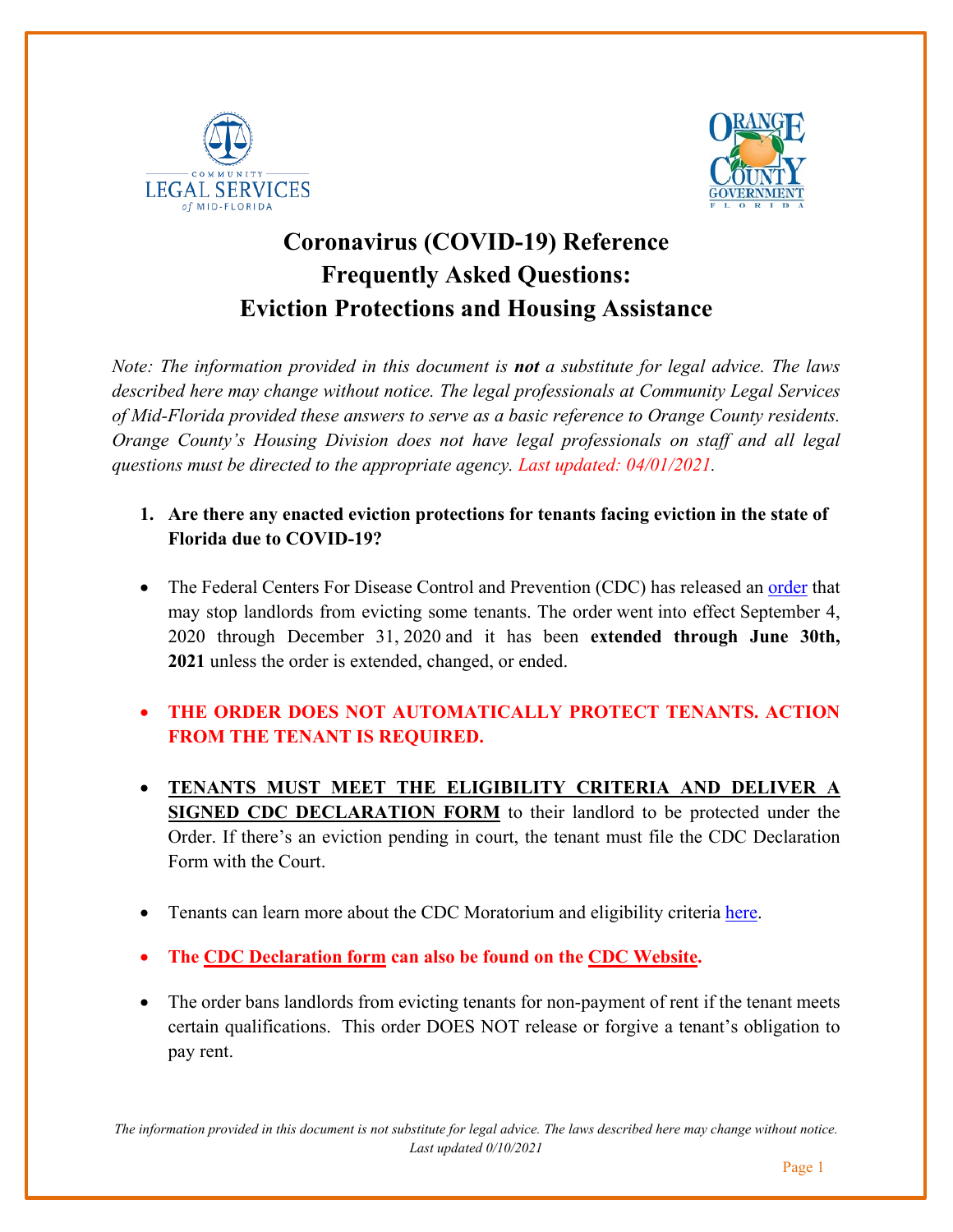- Tenants may also still be evicted for reasons other than not paying rent or making a housing payment. At the end of this temporary halt on evictions, a landlord may require payment in full for all payments not made prior to and during the temporary halt.
- Please note **qualifying under this order will not automatically stop an eviction**. The CDC order does not automatically stop an eviction from being filed or a final judgment from being entered. **Tenants must take action** to prevent or delay an eviction.
- *Tenants still have to pay rent to landlords to avoid eviction when the moratorium expires.*  When the moratoriums expires, you are still responsible for any and all back rent you have not paid.
- **2. What are my rights as a tenant during the COVID-19 Pandemic?**
- A landlord and tenant have certain rights and responsibilities under Florida law. These are specified in the *Florida Statutes at Part II, Chapter 83, the [Florida Residential Landlord](https://www.floridabar.org/public/consumer/tip014/)  [Tenant Act.](https://www.floridabar.org/public/consumer/tip014/) If there is no written lease*, these laws regulate the tenant's rights. There also may be a written lease that could affect a tenant's rights.
- **3. What happens if I cannot pay the rent after the protections expire?**
- Assuming the landlord sends proper notice, the landlord can then file an eviction lawsuit.
- If you are a tenant who cannot pay the rent, contact your landlord and ask for an extension on rent payment.
- For your protection, get any agreement with the landlord in writing. Do not sign the agreement unless you understand everything in the agreement.
- All communication streams between tenant and landlords should be documented via emails and letters. In addition, building a healthy relationship via open lines of communication between tenant and landlords can serve as a preventative measure for an eviction.

#### **When negotiating a payment plan, make sure the agreement includes the following:**

- A ledger of all amounts currently owed;
- The date(s) and amount(s) of all payments;
- Whether the payment plan includes the rent that will become due during the payment plan;
- What will happen if you miss a payment; and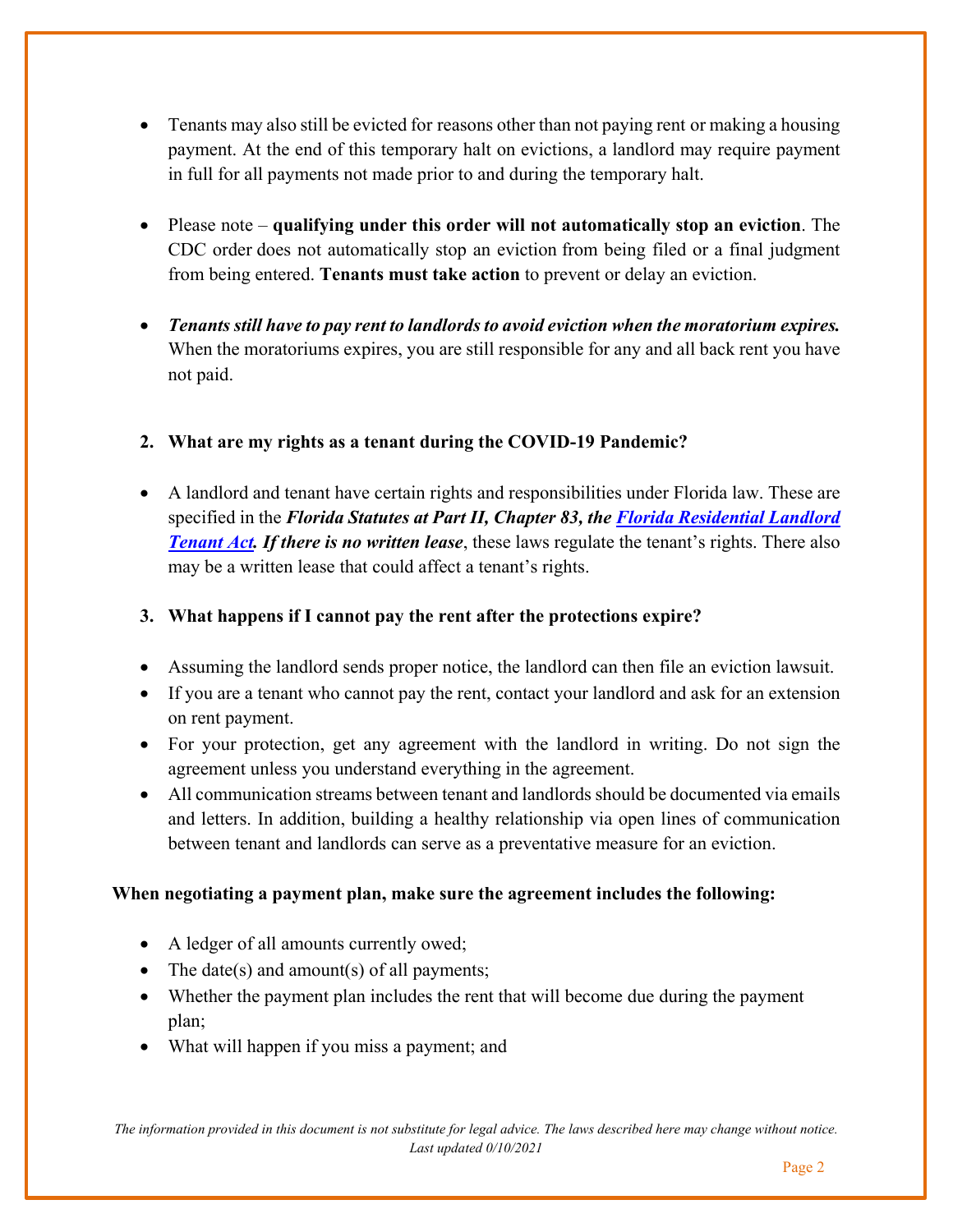- A promise from your landlord that by agreeing to the payment plan, the landlord will not take legal action against you.
- In addition, tenants should keep copies of employment termination letters and unemployment application to properly document financial hardship related to COVID-19.

*\*If a tenant lives in a unit that is subsidized by the federal government and is facing eviction due to non-payment of rent, additional eviction protections may apply.* 

### **4. Am I still responsible for paying late fees on rent?**

• Yes. Tenants are responsible for paying late fees related to rent. However, speak with your landlord to come to an agreement, which might assist in preventing late-fee charges.

# **5. If my landlord agrees to give concessions (for example, to waive late fees) in my lease, could I request them in writing?**

• Yes. You should always request important agreements or concessions in writing. There is no requirement that they be in writing, as it could be considered an oral contract. However, if your landlord will not provide the agreement in writing, you can always confirm the agreement in writing to the landlord.

#### **6. What must a landlord do in order to evict a tenant legally?**

- A landlord cannot evict a tenant without a court order.
- A landlord is prohibited from using certain measures to evict a tenant, such as turning off water or electricity, other forms of intimidation, etc.
- To legally evict a tenant, a landlord must first send all required notices, then file an eviction lawsuit in court and get a court order signed by a judge authorizing eviction, and then request a sheriff's eviction if the tenant does not voluntarily vacate.

# **7. Does the moratorium on eviction apply to individuals staying in hotels/motels during the COVID-19 pandemic?**

- **The CDC Order applies to individuals staying in hotels/motels if they are considered non-transient occupants under Florida law.**
- If the hotel room is the tenant's sole residence**, t**here's a rebuttable presumption that occupancy is nontransient. Florida Statute [82.035](http://www.leg.state.fl.us/statutes/index.cfm?App_mode=Display_Statute&Search_String=&URL=0000-0099/0082/Sections/0082.035.html) provides some criteria to consider when determining whether an occupant is transient or not.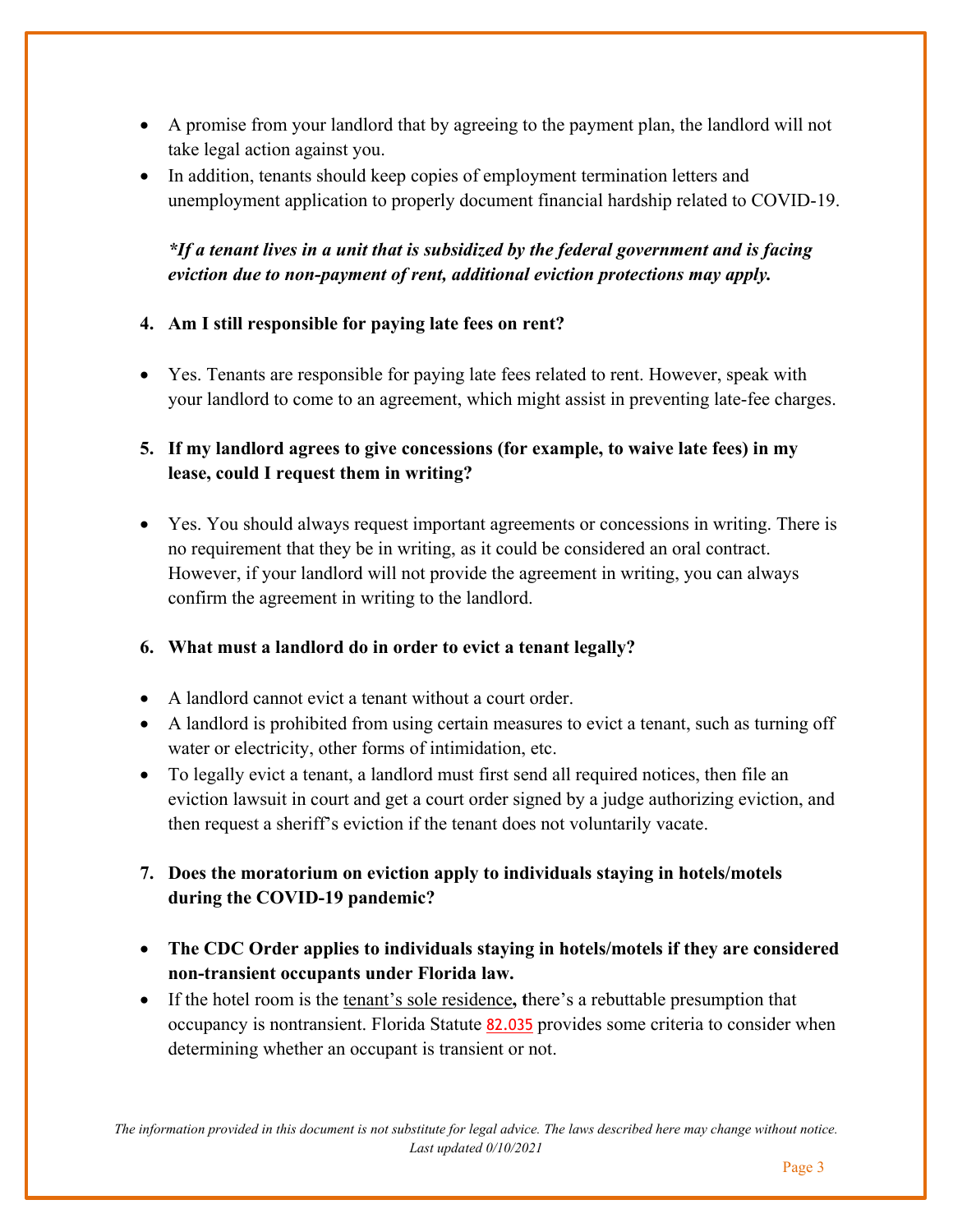- If you are a non-transient occupant, you are considered a tenant and covered under the CDC Order.
- If you are a transient guest in a hotel (regular hotel guest), you are not considered a tenant and can be removed without a formal court process without CDC protections, as Florida landlord tenant laws would not apply.
- However, if you can establish you are a non-transient guest, Florida's landlord tenant laws would apply, and the formal court process would be necessary. You must however complete the CDC Declaration Form and provide to your landlord.

# **8. Does the CDC moratorium on evictions apply to mortgages during the COVID-19 pandemic?**

- The order expressly states that it does not prohibit foreclosures on home mortgages, but the CDC stops short of saying that the order does not apply to foreclosed properties.
- There is no separate protection in Florida, but the Florida Supreme Court issued an order directing lower courts to *"reschedule, postpone or cancel all non-essential and noncritical proceedings and events unless the chief judge determines that such other specific proceedings or events can be effectively conducted remotely … without the necessity of in-person court appearances."* Although the order does not specifically address eviction or foreclosure proceedings, it is likely to delay them.

#### **9. Do evictions apply to business owners who lease space and do they have any protections under the County Order?**

• Business owners with non-residential leases are subject to eviction proceedings and the Order entered by Chief Judge Myers only suspends actions related to residential evictions so they have no suspensions of eviction actions.

## **10. What temporary restrictions have local courts enacted on evictions during COVID-19 and how much does an eviction cost?**

- For specific up-to-date information on the eviction restrictions for Orange County, visit [Florida Eviction Protection.](https://florida.evictionprotection.org/)
- For more information on [eviction cost,](https://www.myorangeclerk.com/Divisions/Civil/Evictions) please visit the Orange County Clerk of Court website at<https://www.myorangeclerk.com/Divisions/Civil/Evictions>.

*The attorney fees related to evictions are set by the private attorneys, many on a flat-fee basis. The Court also has the authority and ability to award fees to the prevailing party in an*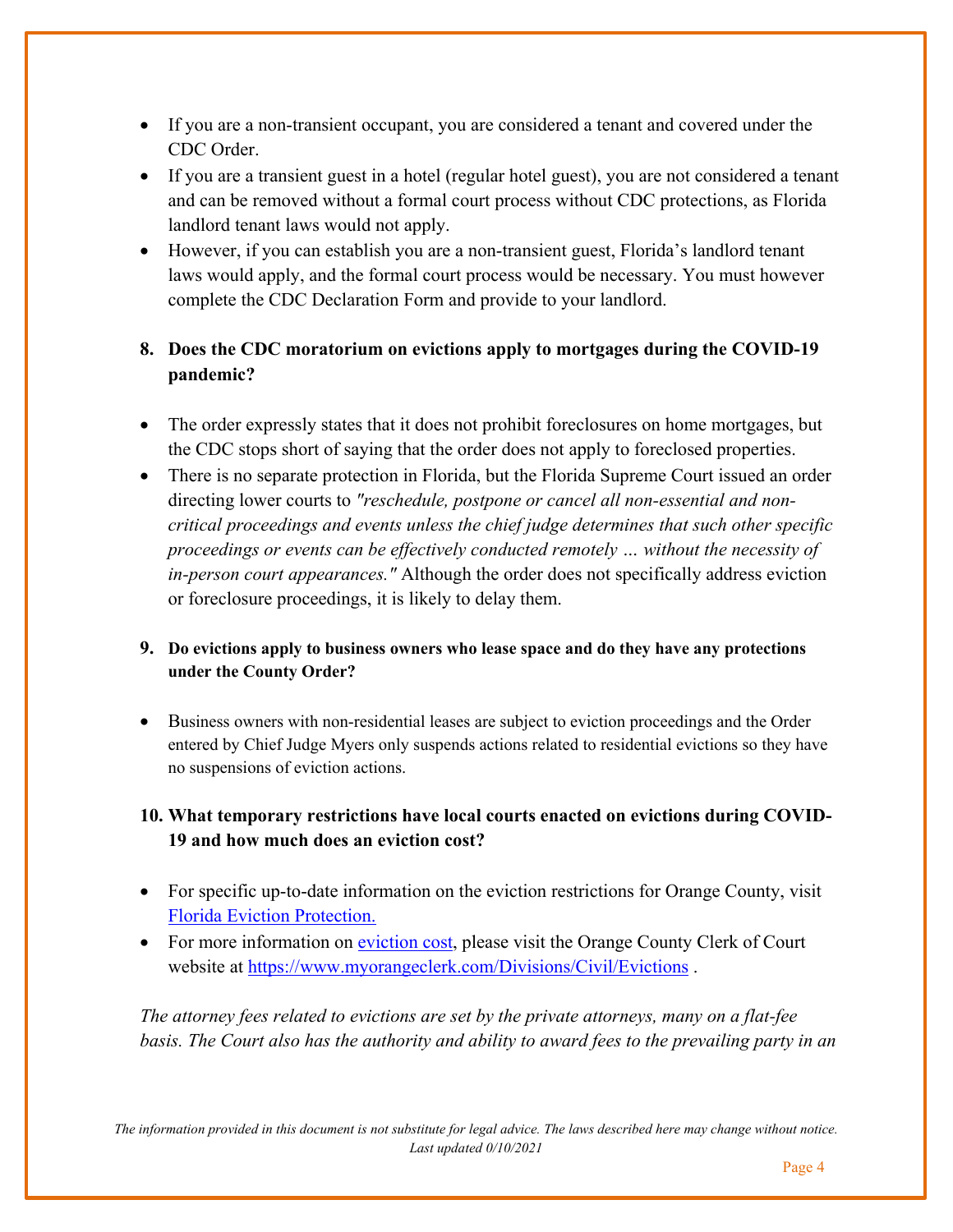*eviction case. However, [Community Legal Services of Mid-Florida](https://www.clsmf.org/renters-rights-evictions/) provides free legal advice on renters rights and evictions.*

# **11. Is Orange County able to mandate or limit rent raises or adjust rents during the COVID-19 Pandemic?**

- Landlords *who are participants* in governmental housing programs are mandated to follow the rent limits or rent adjustment statutes pertaining to their housing grant.
- For landlords *who are not recipients* of governmental funds, rent limits or adjustments will not pertain to them but they should abide by the terms of the lease agreement.
- For additional information about rent limits statutes pertaining to subsidy housing programs, contact either the **[local Public Housing Authority](https://www.hud.gov/program_offices/public_indian_housing/pha/contacts)** or the Office of Public Housing within your **[local HUD office.](https://www.hud.gov/program_offices/field_policy_mgt/localoffices#FL)**

### **12. Should I pay my portion of rent if the landlord has not fixed repairs in my unit?**

- Yes. Tenants cannot withhold rent from the landlord without sending notice and allowing the landlord time to cure the non-compliance, violation or default of its obligations.
- Failure to send the required notice to the landlord has significant impact on a tenant's rights under the rental agreement and Florida Statutes.
- The landlord must keep their housing in conformity with all housing and health codes. To file a complaint on housing and health code violations, please contact [Orange County](http://www.ocfl.net/NeighborsHousing/CodeEnforcement.aspx#.XrGD36hKiUl)  [Code Enforcement.](http://www.ocfl.net/NeighborsHousing/CodeEnforcement.aspx#.XrGD36hKiUl)

## **13. How do I report a landlord for sexual harassment, intimidation/threatening behavior?**

• Sexual Harassment in housing is a form of sex discrimination and is prohibited by the Fair Housing Act and other federal laws. Due to the COVID-19 pandemic, sexual harassments complaints within housing are expected to increase. If you believe you are the victim of discrimination in your housing, including sexual harassment, file a complaint with [HUD](https://www.hud.gov/) at 800-669-9777, or designated fair housing organizations such as [Community Legal Services of Mid-Florida,](https://www.clsmf.org/) that can advise and assist.

## **14. Will landlords or property management companies discriminate against new tenants for fear the rent will not be paid?**